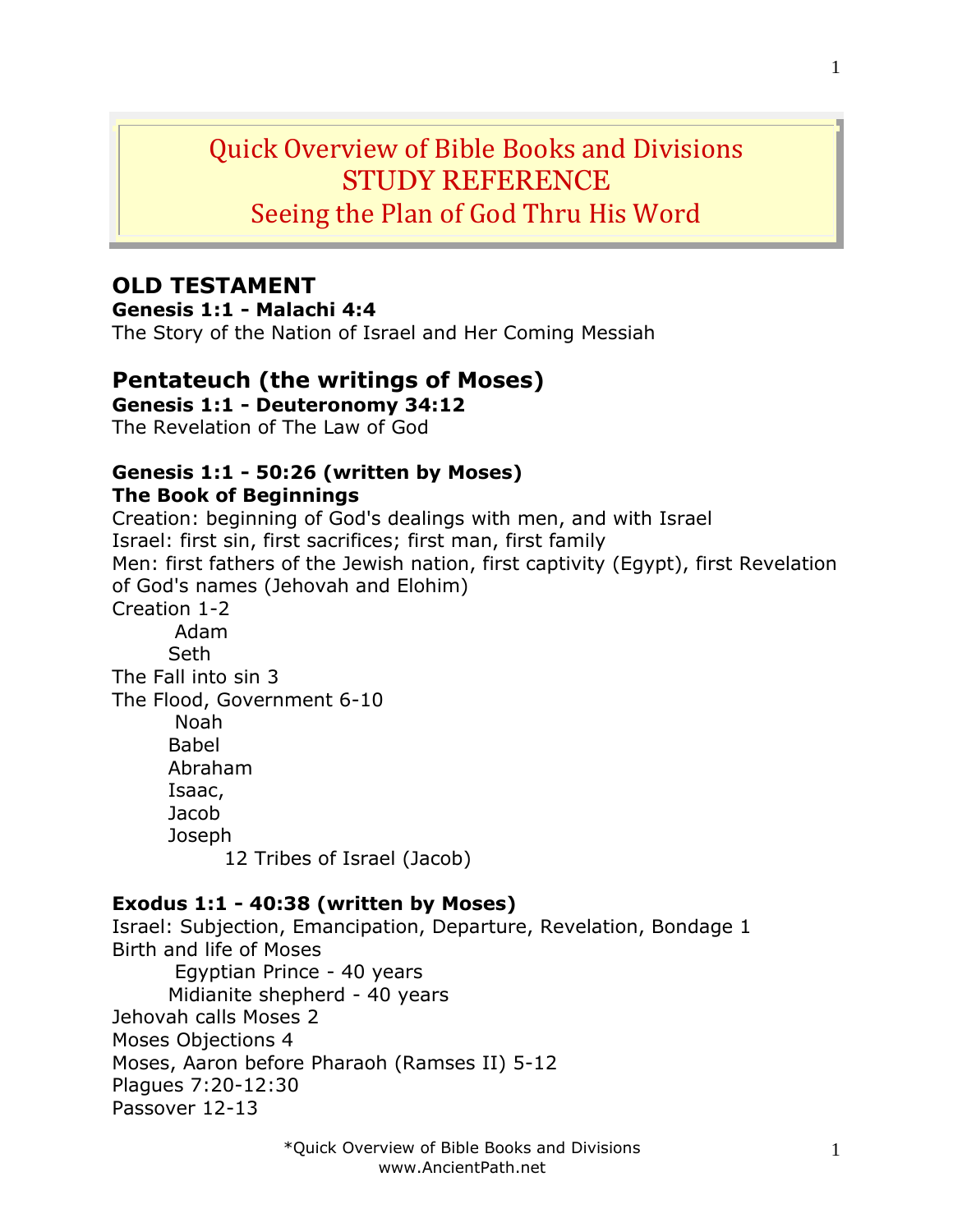Red Sea Crossing 14:21-31 Song of Praise 15 Israel in the Wilderness 16-19 Ten Commandments and Law 20-24 Tabernacle 25-31 Golden Calf 32 Wanderings in the wilderness - until The setting up of the Tabernacle 33-40

#### **Leviticus 1:1 - 27:34 (written by Moses)**

The Way to God, The Walk with God, Law, Acceptable Worship Offerings to God 1-7 Holiness before God 11-15 Day of Atonement 16 Seven Feasts of Jehovah 21-23 Dietary, sanitary, marital, moral, civil, and ritual laws. The Land, the Poor, Objects and People dedicated to the Lord Vows to God, Warnings against forgetting and forsaking the Lord.

#### **Numbers 1:1 - 36:13 (written by Moses)**

Sinai to Kadesh - 40 years for an 11 day journey Numbering of the men over twenty, set-up of the camp, priests' duties before God and men, rules against moral defilement of the camp, rules for solemn assemblies, Wilderness wanderings (11-20), preparation to enter Canaan The Promised Land (to Abraham) Rules of inheritance and cities of refuge.

#### **Deuteronomy 1:1 - 34:12 (written by Moses)**

Retelling the Law of God, Ratifying the Covenant Moses recites the Law before the Israelites enter Canaan; Shema (6:4-5) The call to devotion to the One God, Jehovah Blessings of obedience (28:1-14) Penalties of disobedience, Prophecies shoot the 12 tribes (33) Death of Moses (34)

#### **Old Testament Books of History Joshua 1:1 - Esther 10:3**

#### **Joshua 1:1 - 24:33 (written by Joshua)**

Into the Land of Promise The Faithfulness of God, The Law of God, The Holiness of God Joshua - God's people conquer, divide and settle Canaan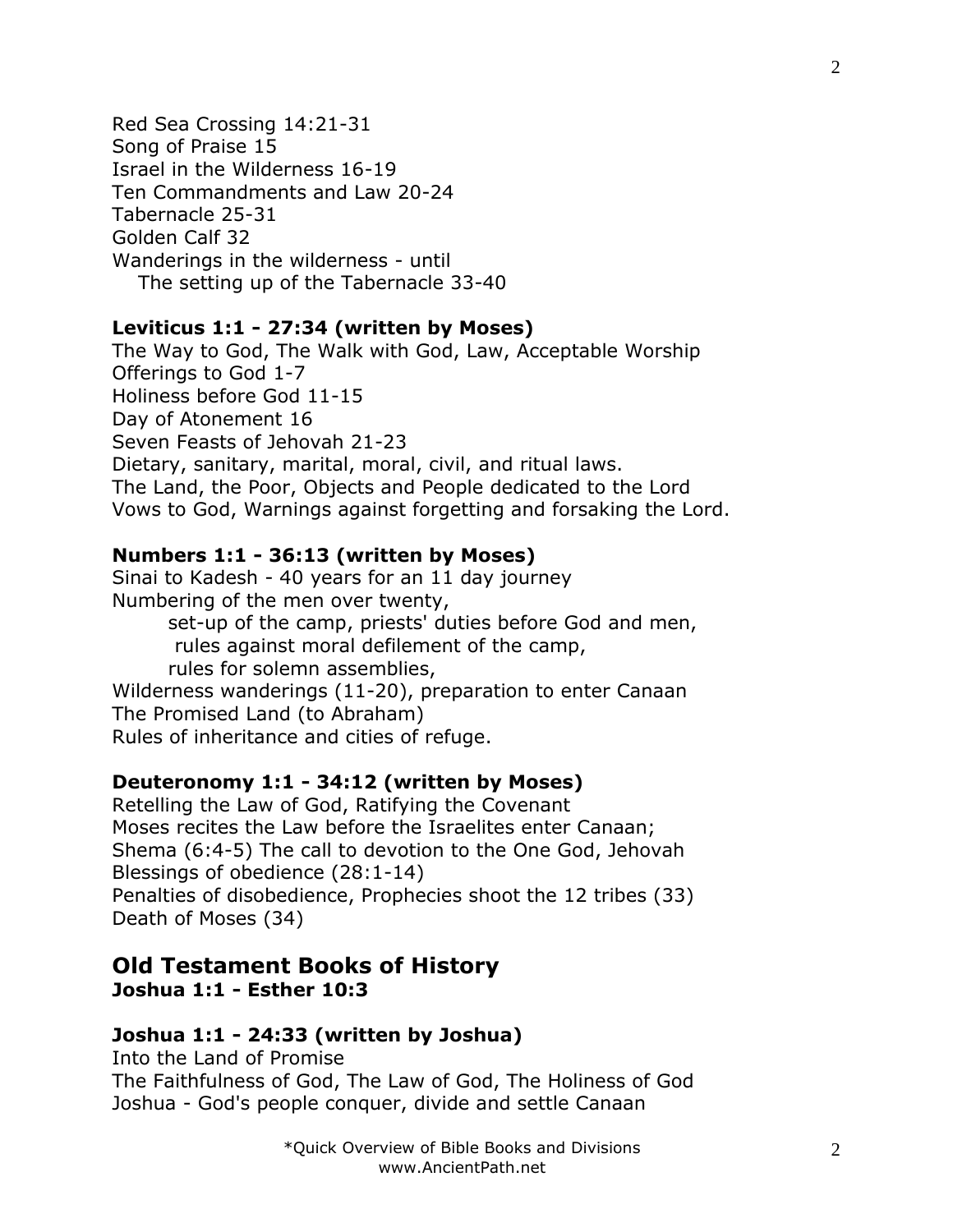3

# **Ruth 1:1 - 3:18 (anonymous)** The Complete Picture of God and His People (Israel, and The Church) Ruth - Named for one of the women in the lineage of Jesus, this is a tender love story, taking place in Bethlehem.

Apostasy: Every Man Does what is Right in His Own Eyes

"Every man did what was right in his own eyes."

# **1 Samuel 1:1 - 31:13 (portions written by Samuel, Nathan, and Gad)**

Judges - Israel under 15 judges (rescuers) between the death of Joshua and

Samuel the Last Judge to Saul the First King Biographies of:

Samuel 1-7 Saul 8-15 David 16-31 Samuel was the last judge;

God's people demanded a king,

**Judges 1:1 - 21:25 (anonymous)**

the birth of Samuel.

so God commanded Samuel to anoint Saul.

When Saul disobeyed God, Samuel anointed David the Shepherd.

# **2 Samuel 1:1 - 24:25 (written by Samuel and others)**

David the King of Israel 2 Samuel - The account of the forty year reign of David

# **1 Kings 1:1 - 22:53 (written by Jeremiah the prophet)**

The making of the 2 Kingdoms of Israel and Judah

The forty year reign of Solomon 2-11

The civil war when the Kingdom was divided by Jeroboam's rebellion 12-16

The ministry of Elijah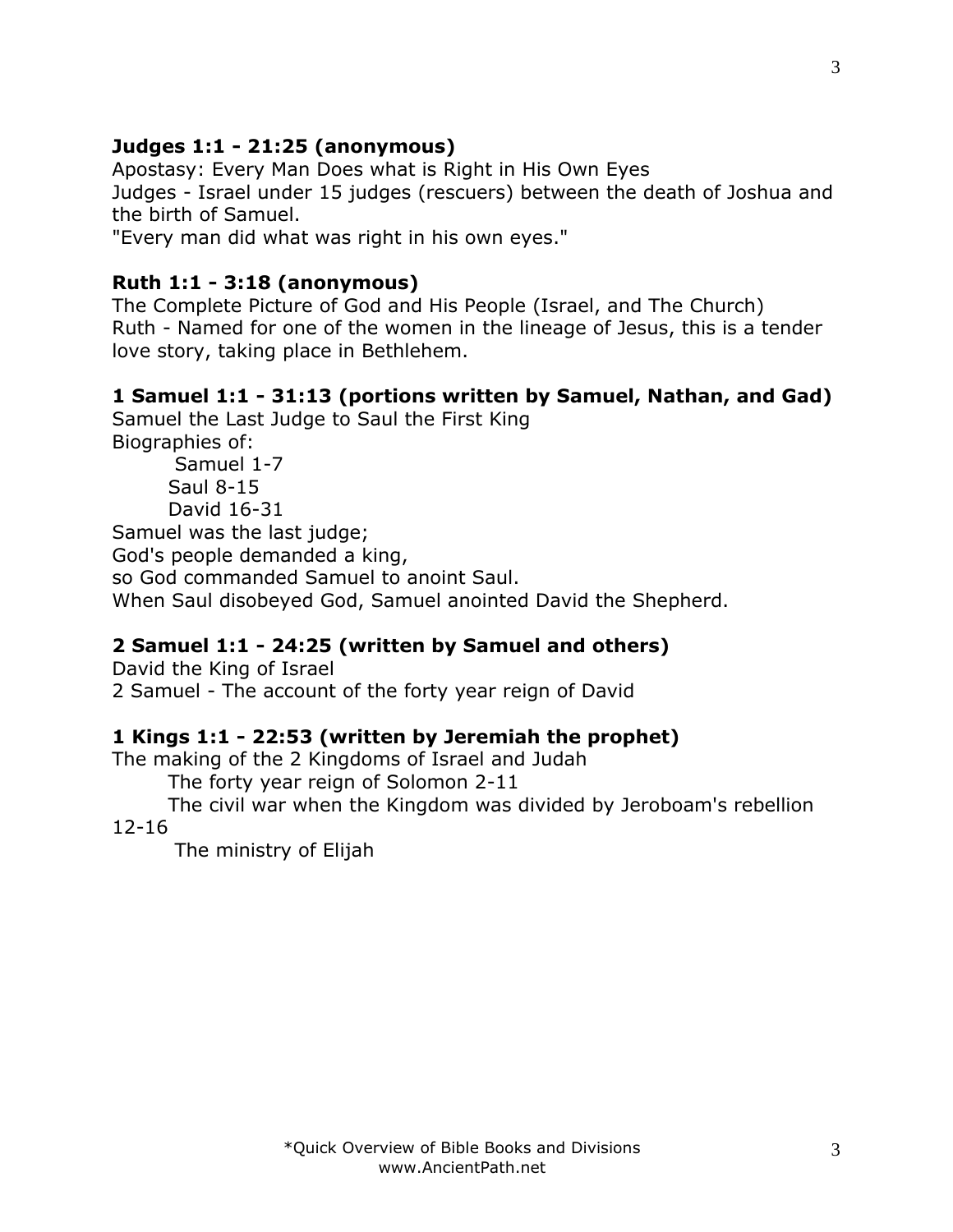### **2 Kings 1:1 - 25:30 (written by Jeremiah the Prophet)**

The Kingdoms Divided, the final curse upon Judah for Disobedience The history of the Divided Kingdom "Israel" 10 Northern Tribes "Judah" 2 Southern Tribes Elijah 1-2 Elisha 2-9 Northern monarchy 9-17 Assyrian Captivity 721 BC Southern monarchy 18-25 Babylonian Captivity 606 BC - 536 BC

#### **1 Chronicles 1:1 - 29:30 (written by Ezra the Prophet)**

Genealogies to David and His Reign as King.

The books titled "Kings" were probably written by a priest or a prophet since they attribute the downfall of the kingdoms to rebellion against God. The chronicler books record basically the same history, but without religious comment. I Chronicles tells about David

#### **2 Chronicles 1:1 - 36:21 (written by Ezra the Prophet)**

Solomon and the latter Kings of Judah

Solomon's reign 1-9 The Divided Kingdom 10 History of the Southern Kingdom (Judah) until the captivity 11-36

### **Ezra 1:1 - 10:44 (written by Ezra)**

The Return from Babylonian Captivity

Zerubbabel led 49,897 people back to Palestine after 70 years of captivity in Babylon (Persian control) 1-6

They rebuilt the temple in Jerusalem 5212-516 BC.

In 458 BC about 7,000 more people returned under Ezra's leadership 7-10

#### **Nehemiah 1:1 - 13:31 (written by Nehemiah)**

Rebuilding the walls of the Temple, Renewing the Covenant, Remaking the Nation of Israel.

In 445 B, Nehemiah led the people in rebuilding the city walls despite opposition by God's enemies 1-7

He also led the people back into proper worship of Jehovah, by purifying the priesthood 8-13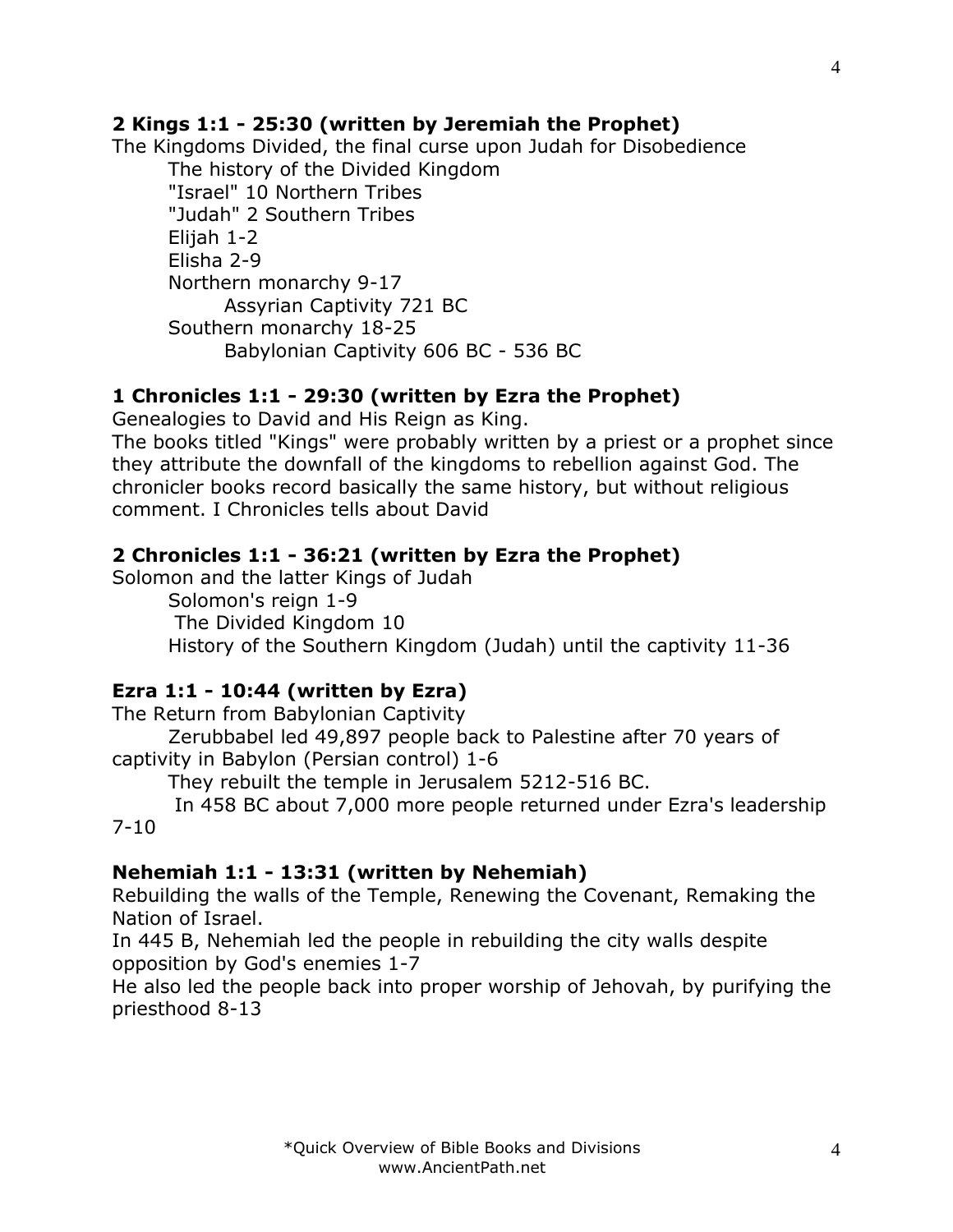### **Esther 1:1 - 10:3 (anonymous)**

The Deliverance of God's People among the Persians A Jewish girl becomes Queen of Persia, but risks her life to keep God's people from being wiped out.

Old Testament Books of Poetry and Wisdom

Job, Psalms, Proverbs, Ecclesiastes, Song of Songs (Song of Solomon, Canticles)

#### **Job 1:1 - 41:17 (anonymous - Oldest book in Bible)**

God, a Man named Job, and Satan

A contemporary of the Patriarchs (Abraham, Isaac, Jacob), Job was afflicted by Satan; his wife and three friends blamed the losses of fields, family and flocks on Job for sinning.

God asks 77 questions of Job.

God vindicated Job. Blameless before God 1:1

Prosperity 1:2-3

Poverty, pain and persecution from Satan 1:13-2:10

Philosophies of Eliphaz, Bildad, Zophar 2:11-32:1

Philosophy of Elihu 32:2-37:24

Person, power, and providence of Jehovah 38-41

Prayer of Job and prosperity restored 42

#### **Psalms 1:1 - 150:6**

(Authors: David - 73, Asaph - 12, Korahites - 12, Solomon - 2, Moses - 1, Ethan - 1)

These songs were used to praise God in the Temple during the prescribed feasts.

In richly poetic language, the Psalms present God as shepherd, shield, savior, etc.

Every compound name of Jehovah is to be found in the context of these songs.

| Book I (Psalms 1-41) | Worship of the Ever-Becoming One   |
|----------------------|------------------------------------|
| Book II (42-72)      | Worship of the Miracle-Working God |
| Book III (73-89)     | Worship of the Mighty Helper       |
| Book IV (90-106)     | Worship of the Governing King      |
| Book V (107-150)     | Worship of the Redeemer            |

The Keynote to the entire book is in 1:1-2 Each book book begins with a keynote to the section. Each book ends with a prayer or a blessing to God. Highlights include:

Psalm 19 God's power revealed in Nature and His Word

Psalm 22 Messiah, Savior - suffering servant of God

Psalm 23 Messiah, Shepherd - Sustainer of His people

Psalm 24 Messiah, Sovereign - supreme over all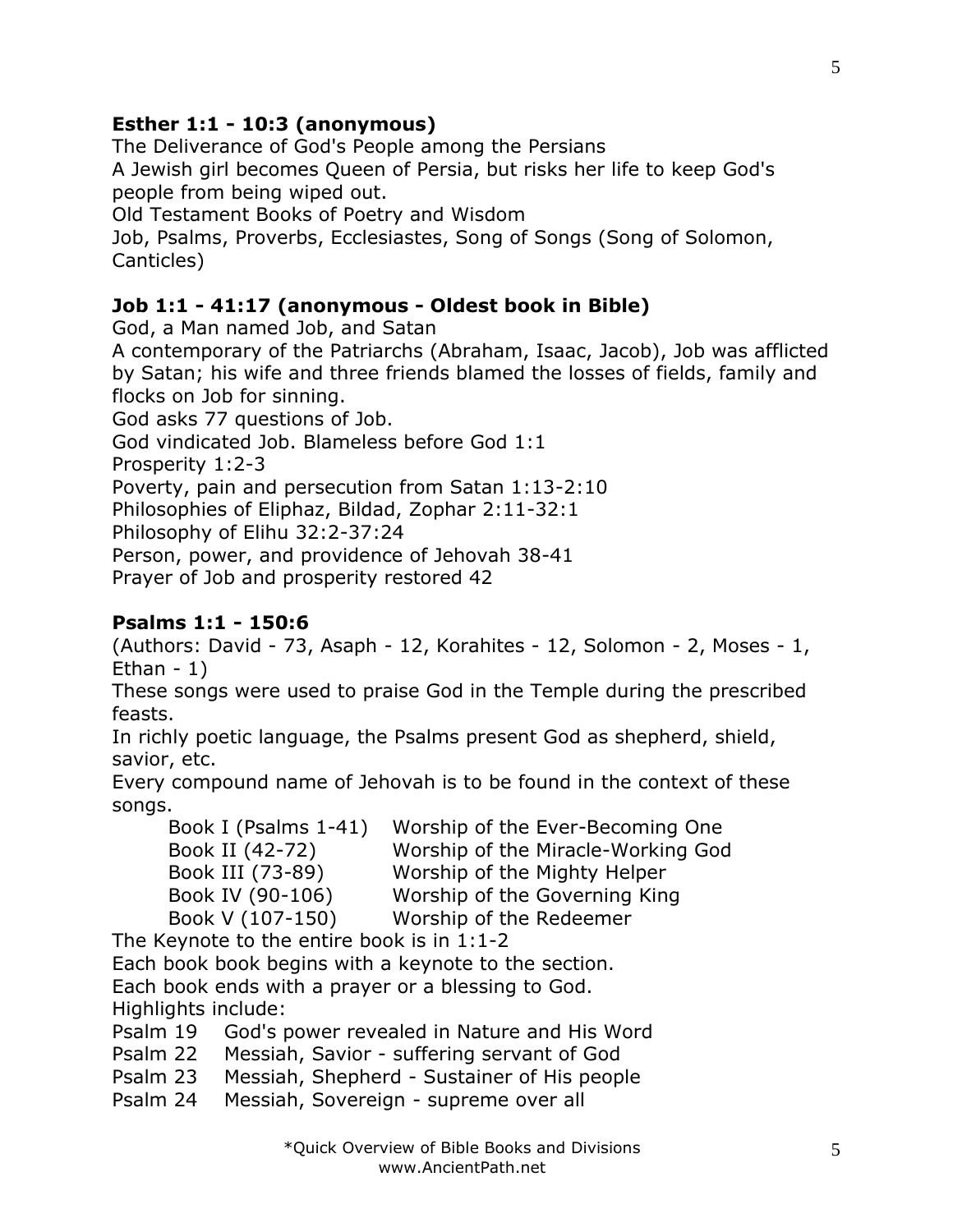Psalm 45 Passover song - Messiah, King

Psalm 72 Messiah reigning on earth

Psalm 90 Moses' praise for God's eternal care of Israel

Psalms 95-100, 103-118 Praise for God's goodness to Israel

Psalms 113-118, 136 Passover Psalms - song during and after the meal

Psalm 119 , Values of God's Word

Psalm 139 , God's care for individuals

Psalm 120-150, The Hillel Psalms - "Praise the Lord!"

The climax - "Let everything that has breath praise the Lord. Praise ye the Lord!"

# **Proverbs 1:1 - 31:31 (written by Solomon and others)**

Wisdom for living Capsules of wisdom, written by Solomon for the education of "a wise son."

# **Ecclesiastes 1:1 - 12:14 (written by Solomon)**

Futility of human wisdom, pleasure and wealth, materialism;

Designs for Life and Living

Solomon's search for satisfaction leads him to God, since all apart from Him is vanity.

This is a pessimistic view of life without God to show us the futility of every activity in life that is not under His control.

# **Song of Songs 1:1 - 8:14**

The Winning of those who Love The Lord Also called "Song of Songs," or "Canticles." Solomon's love song picturing God's love for Israel. (Hosea seems to show Israel's attitude toward God.)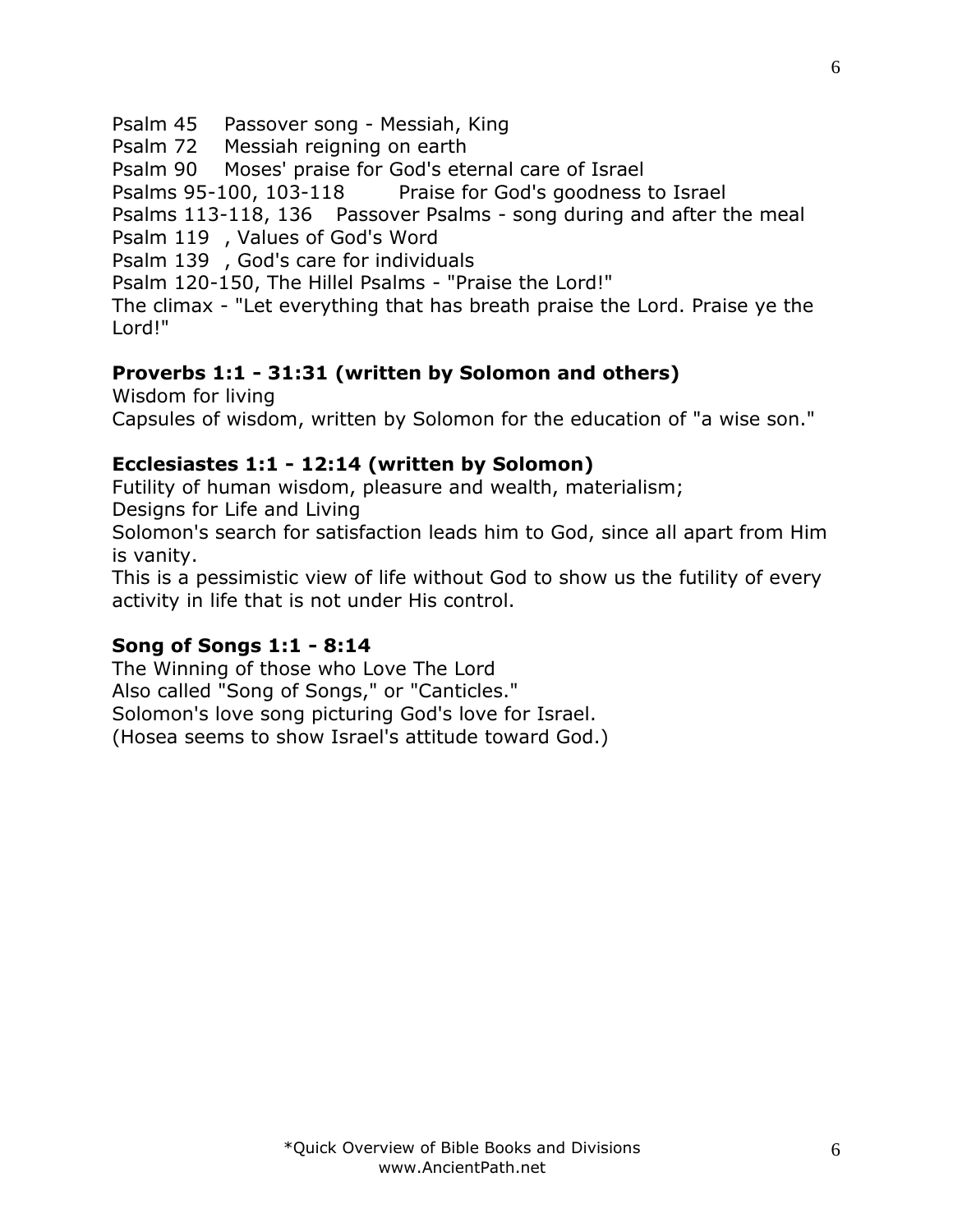# **Old Testament Books of Prophecy**

**Isaiah 1:1 - Malachi 4:4**

#### **Old Testament Major Prophets Isaiah, Jeremiah, Lamentations, Ezekiel, Daniel**

Isaiah 1:1 - 66:24 (written by Isaiah) The Program of God through Judah, Jerusalem, and the Nations Israel's rebellion against God, God's call to repent and return 1-9 Israel's commission 6 Downfall of the heathen kingdoms 13-24

 Babylon, Moab, Syria, Egypt, Tyre and Assyria Isaiah tells the coming of Messiah, His suffering, His glory and His earthly Kingdom and the restoration of Israel

# **Jeremiah 1:1 - 52:34 (written by Jeremiah)**

Prophetic Judah and the Nations Isaiah and Jeremiah were written to the Southern Kingdom before the captivity and the destruction of Jerusalem

## **Lamentations 1:1 - 5:22 (written by Jeremiah)**

Tears and Prayers for Judah and Jerusalem The book of Lamentations describes the Jews in captivity and the destruction of Jerusalem. It is written by Jeremiah, and its poetic quality is beautiful.

# **Ezekiel 1:1 - 48:35 (written by Ezekiel)**

The House of Israel, the Captivity in Babylon

Ezekiel and Daniel were written to all the Jews in Babylon during the exile to show God's judgment on Gentile world powers and His restoration of the believing remnant.

They also encouraged faithfulness to Jehovah.

### **Daniel 1:1 - 12:13 (written by Daniel)**

Daniel's Vision of the Plan of God for Israel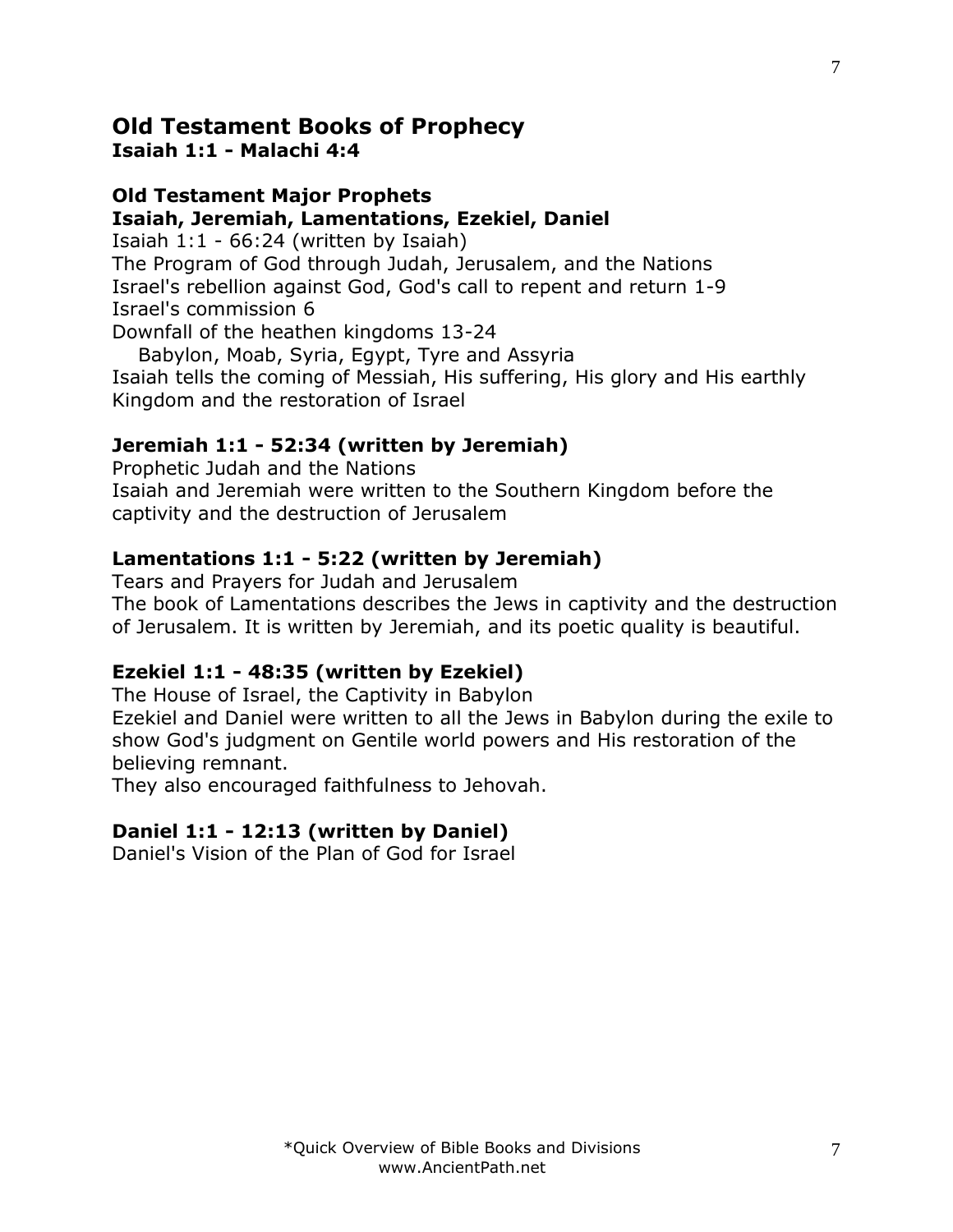# **Old Testament Minor Prophets**

#### **Group-1 - Hosea (Israel), Joel (Judah), Amos (Israel), Obadiah (Nations)**

These were written to the Northern Kingdom before their exile 721 BC to warn of impending doom,

but the people, led by their kings, refused to repent. Obadiah is directed to the people of Edom to warn of punishment for sin.

### **Hosea 1:1 - 14:9 (written by Hosea)**

Love, Chastisement, and Restoration of God's Prodigal People Israel Joel 1:1 - 3:21 (written by Joel) The Day of the Lord - The Desolation and Deliverance of Israel

#### **Amos 1:1 - 9:15 (written by Amos)**

Prophecies, Sermons, and Visions concerning Israel and Her Future Obadiah 1:1-21 (written by Obadiah)

The Judgment and Destruction of Edom (Descendants of Esau, Jacob's brother)

#### **Group-2 - Jonah (Nations), Micah (Judah), Nahum (Nations) Jonah 1:1 - 4:11 (written by Jonah)**

God's Evangelism is to the Whole World

Jonah was written to show God's people what happens to a nation who hears God's Word and repents.

It concerns the people of Nineveh, capital of Assyria.

These people repented and God spared their city for about 250 years.

### **Micah 1:1 - 7:20 (written by Micah)**

Destruction to Samaria and Judah, but promised Blessing to come Micah preached to the Southern Kingdom, Judah, but especially to Samaria about God's hatred of their sin. He is a Pre-Captivity prophet.

### **Nahum 1:1 - 3:19 (written by Nahum)**

The Majesty and Judgment of God

Nahum wrote about 150 years after Jonah, again warning the people of Nineveh to turn to God.

Everything he predicted about the city happened as foretold about one hundred years earlier.

### **Group-3 - Habakkuk (Judah), Zephaniah (Judah)**

#### **Habakkuk 1:1 - 3:19 (written by Habakkuk)**

"The Lord is in His Temple, let ALL be silent before Him"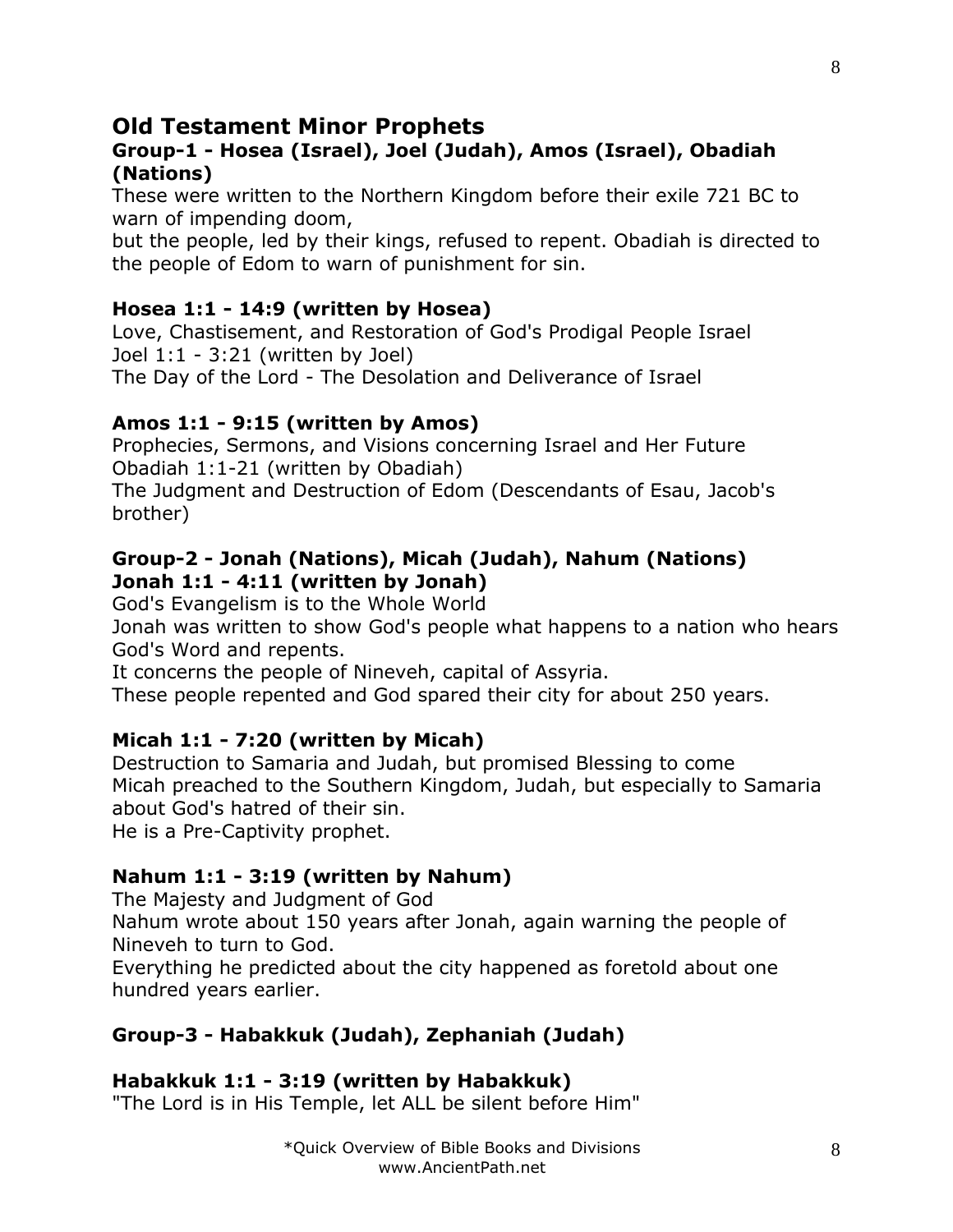Habakkuk was written to the people of Judah before their captivity. It forewarns of the invasion of Judah, but also foretells the doom of the Chaldeans (Babylonians).

#### **Zephaniah 1:1 - 3:20 (written by Zephaniah)**

Judgment and Blessing - even through Babylon Zephaniah (Pre-Exile) tells about the coming invasion of Judah by Nebuchadnezzar, King of Babylon.

The fall of several Gentile nations surrounding Israel is told about twenty years before it took place.

#### **Group-4 - Haggai (Post Captivity), Zechariah (Post Captivity), Malachi (Post Captivity)**

These were written to all the Jews who returned from the captivities to rebuild the Temple and the city of Jerusalem.

### **Haggai 1:1 - 2:23 (written by Haggai)**

The Construction of the Temple and Confidence in the Future Haggai's message was encouragement to finish rebuilding the Temple.

### **Zechariah 1:1 - 14:21 (written by Zechariah)**

Consolation and Hope in the 2nd Coming of Christ Zechariah deals with God's plans for the Gentile nations in the future, and with His plans for His own people under their Messiah (1000 year reign).

#### **Malachi 1:1 - 4:6 (written by Malachi)**

Rebuke for the neglect of True Worship – Repent

Malachi wrote after the Temple had been rebuilt and worship had been reestablished.

God calls His priests and His people to pure worship, and encourages them with assurances of His love and care.

# **400 YEARS OF PROPHETIC SILENCE FROM GOD**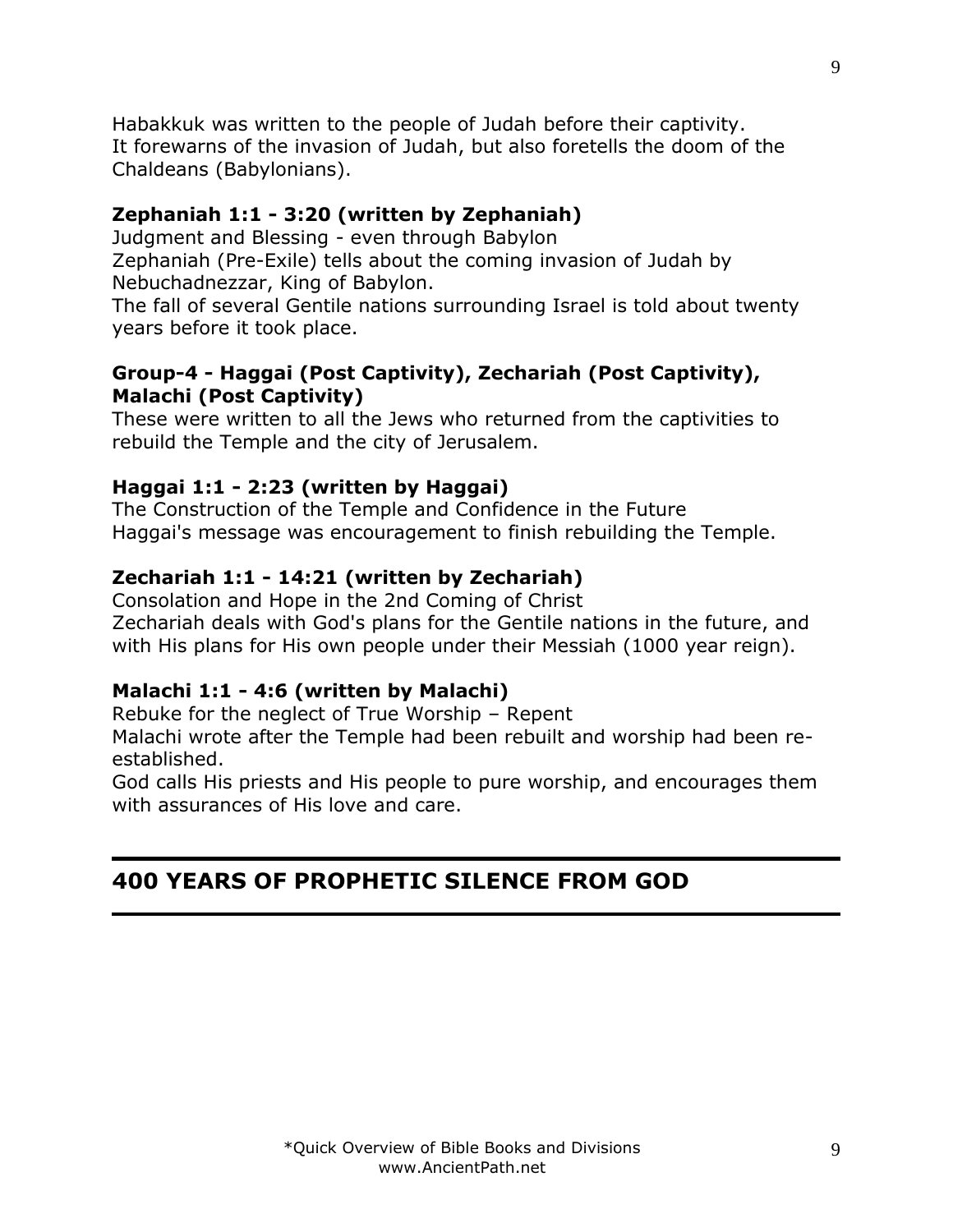# **NEW TESTAMENT**

#### **Matthew 1:1 - Revelation 22:21**

#### **The Gospels**

Matthew, Mark, Luke, John

### **Matthew 1:1 - (written by Matthew)**

Christ as KING, written to the JEWS (The King and His Kingdom) His Person, preaching and passion are presented The Tax gather for the Roman Government Matthew's familiarity with government shows through. We find him sensitively selecting details about the government of the Messiah

### **Mark 1:1 - (written by Mark)**

Christ as SAVIOR, written to the ROMANS (The Man and His Mission) His sanctification, His service and His Sacrifice are presented by John Mark, the close associate of Peter

### **Luke 1:1 - (written by Luke)**

Christ as MAN, written to the GREEKS His being, birth, baptism His temptation, teaching, transfiguration, His Cross, His commission, His coming again, Luke, the Greek medical doctor.

Luke, the careful researcher and historian.

Luke gives us a good picture of the human personality of the Messiah.

### **John 1:1 - (written by John, the Disciple that Jesus Loved)**

Christ as the WORD OF GOD, written to ALL MEN (The Son and His Salvation)

John selects seven miracles and teachings of Jesus to lead men to faith in Him.

Jesus is the eternal incarnate, saving Son of God.

John presents the Messiah's claims in Jesus' own words:

I AM Messiah

- I AM Jehovah
- I AM The Bread of Life

I AM The Light of the world

- I AM The Door
- I AM The Good Shepherd
- I AM The Resurrection and the Life
- I AM The Way, The Truth, and the Life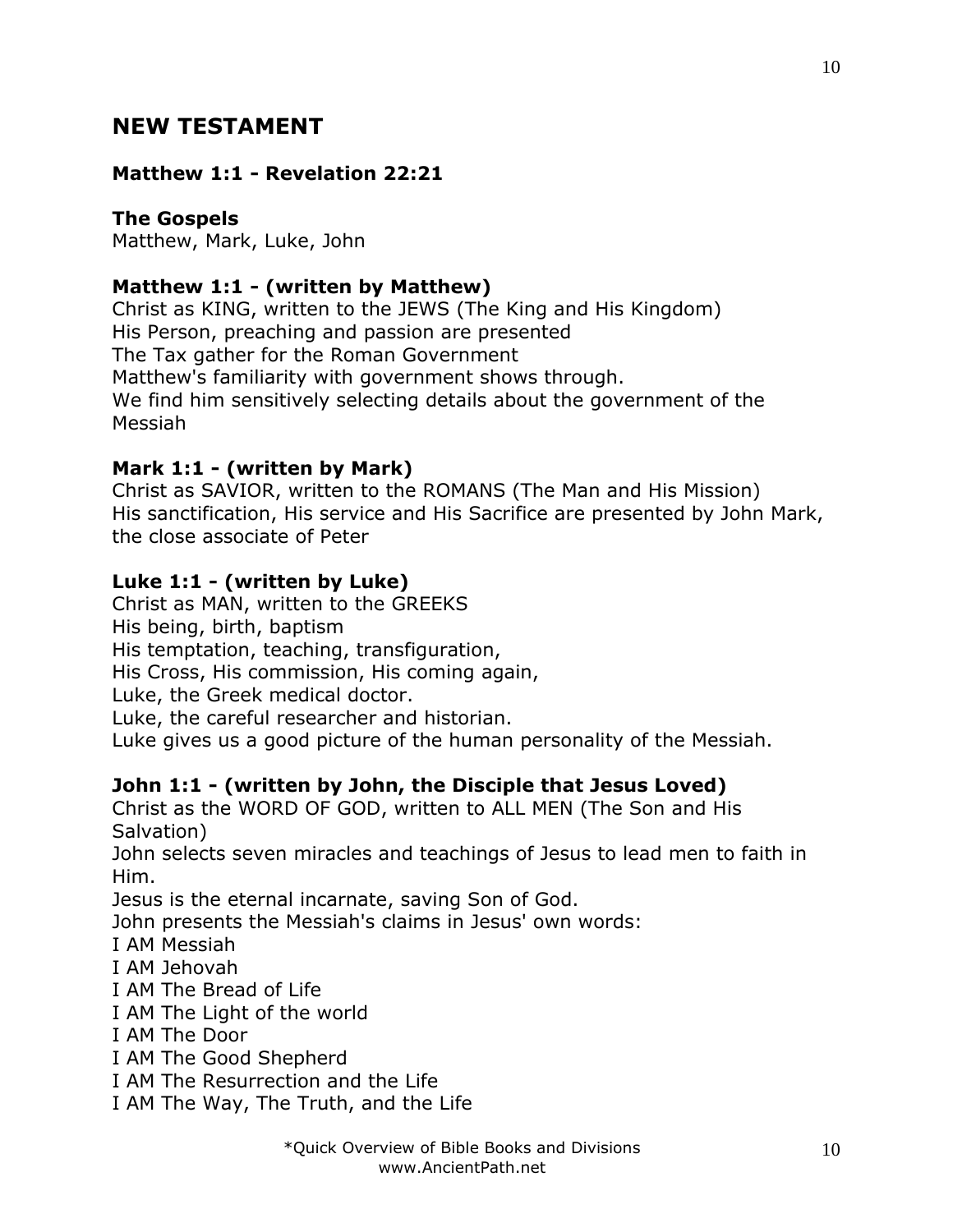I AM The Vine I AM The King In figurative language, Jesus claims to be all that men need in every situation of life.

#### **The History of the Transition from the Synagogue to the Church**

#### **Acts (written by Luke)**

The First 30 Years of the Church The History of the early church after the ascension of its founder. Continuation of St. Luke's account in the Book of Luke. Basically it is in two parts: The Gospel to the Jews first, and the Gospel to the Church at Jerusalem,

Peter, James and John, apostles

 The Gospel also to the Greeks, the church as Antioch, Syria, introducing Paul and Barnabas.

Peter - Acts 1-14 Paul - Acts 15-28 The Gospel is preached in: Jerusalem, All Judaea, Samaria, and to the uttermost part of the earth.

### **The Pauline Epistles**

Romans, 1+2 Corinthians, Galatians Paul's Prison Epistles (Ephesians, Philippians, Colossians, Philemon) Paul's Pastoral Epistles (1+2 Timothy, Titus) The Pauline General Epistles Romans, 1+2 Corinthians, Galatians

### **Romans (written by Paul)**

The Righteousness of God Explained St Paul's letter to the church at Rome is a logical presentation of doctrine covering: Man's sinful condition God's merciful provision Paul's desire for the Jews The Christian's faith-walk with God

#### **1 + 2 Corinthians are St. Paul's letters to the believers in Corinth and is his longest.**

Because of their pagan surroundings, the Christians had to fight immorality, idolatry, and worldliness.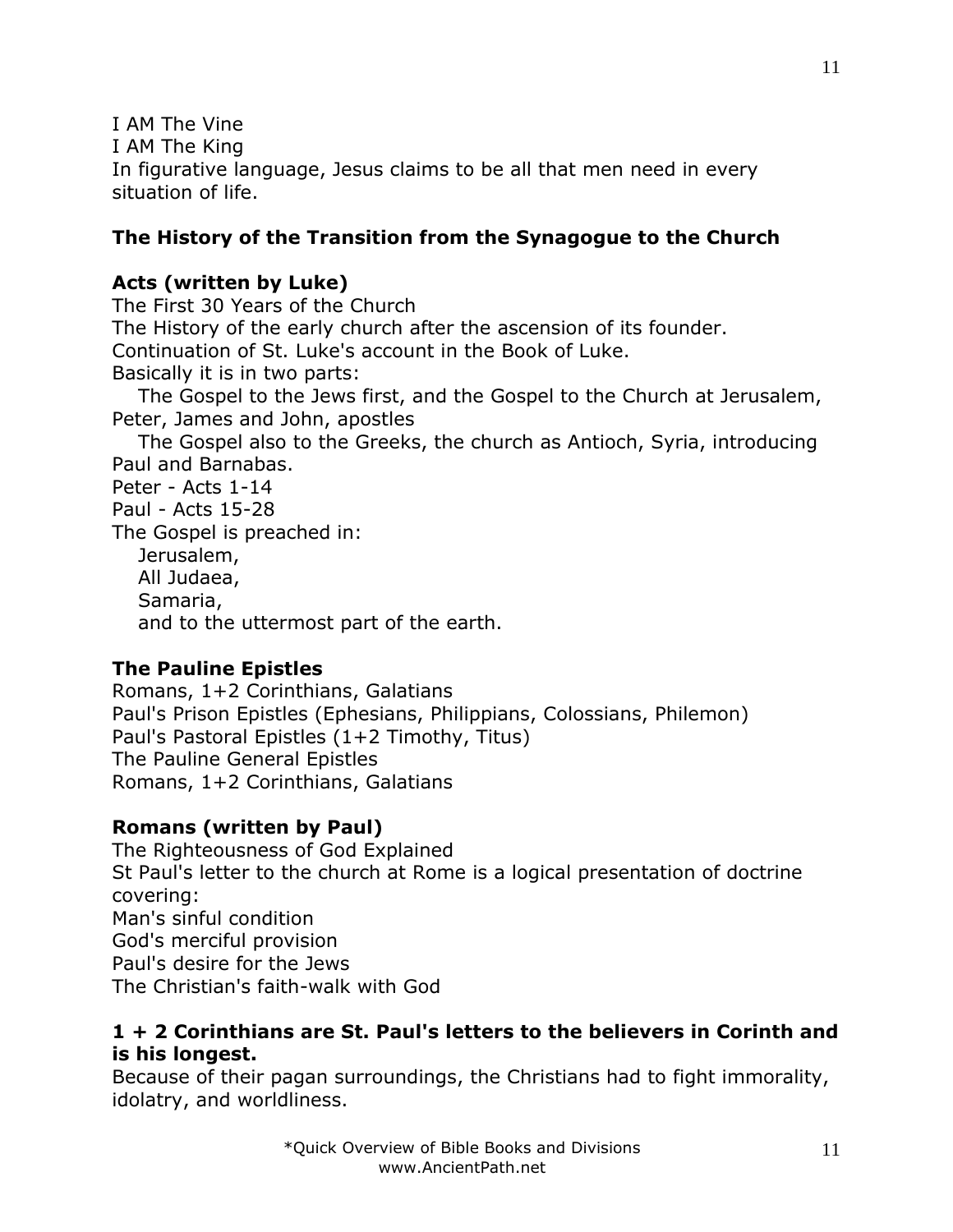# **1 Corinthians (written by Paul)**

Spiritual and Moral Problems Faced They had many questions about the Christian's life. St. Paul patiently answers these questions. Topics covered include:

 Paul's calling Their sinful divisive spirit Their unity in Christ The proper use of a Christian's body Marriage Spiritual gifts Love The resurrection and The Second Coming

### **2 Corinthians (written by Paul)**

Joy for the Corinthian changes, Encouragement toward Holiness In 2 Corinthians, he deals with: The Christians ministry to the lost world The fellowship of believers The believer's giving God's Grace, and His final encouragements

### **Galatians (written by Paul)**

Justification by Faith Explained

Legalizers and Judaizers crept into the church shortly after Paul set it up. They taught that in order to become a Christian, a person first had to become a Jew.

They said Christian men had to be circumcised, all Christians had to obey the Law, and had to observe the Sabbath.

Paul's letter shows that the Law was meant only to bring men to freedom in Christ.

He cogently sets forth his case in 3:24-29

The Prison Epistles (written by Paul)

(Written While Paul was Imprisoned in Rome)

Ephesians, Philippians, Colossians, Philemon

Ephesians (written by Paul, from prison)

The Establishment of the Body of Christ

This letter, probably meant for the churches of Laodicea and Ephesus, very clearly shows the Christian's position In Christ.

Paul shows how this doctrine (chapters 1-3) affects our behavior (chapters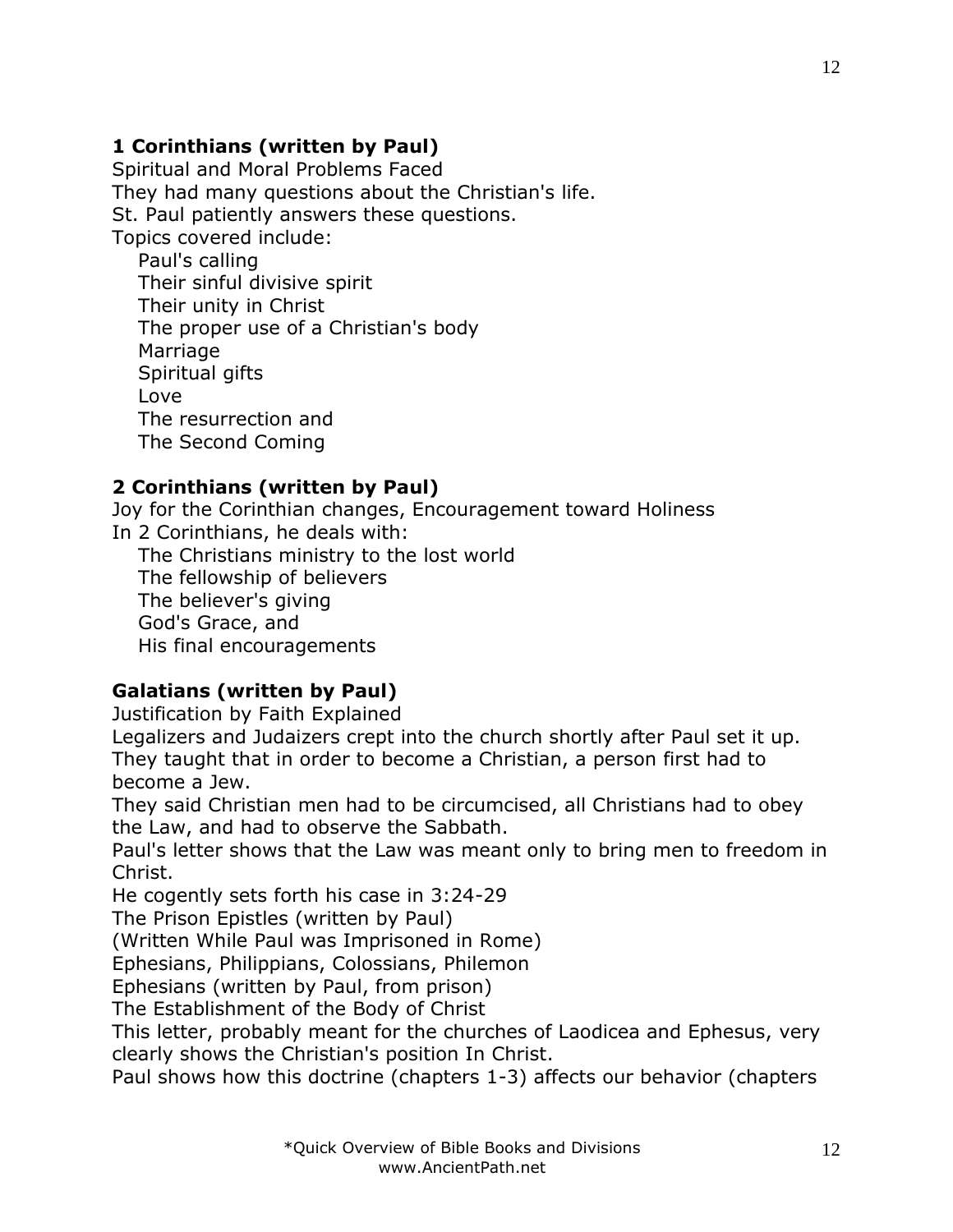4-6).

Christ is presented as the head of the Church.

### **Philippians (written by Paul, from prison)**

Christ and the Christian Life Paul's letter, written from prison in Rome, is a song of joy. His main plea is "Let the mind be in you which was also in Christ Jesus." It shows:

 the single mind, the submissive mind, the satisfied mind, and the serving mind.

## **Colossians (written by Paul, from prison)**

Warning Against Using the Mosaic Law to find Righteousness

Paul directs this letter against mystics (Gnostics) and ascetics.

He seeks to correct errors which have been brought into the Church by false prophets.

He shows the exalted position of Christ as Creator and Savior, and Shows that our response to Him should be "Whatever you do, do it heartily as unto the Lord."

# **1 Thessalonians (written by Paul - General Pauline Epistles)**

Encouragement in Persecution and teaching about The Day of the Lord Paul explains the second coming of Jesus and what happens to the believers [dead and alive] when Jesus comes.

In chapters 4-5, Paul stresses the importance of holiness in light of Christ's return.

# **2 Thessalonians (written by Paul - General Pauline Epistles)**

Encouragement in Persecution and teaching about The Day of the Lord Paul deals with the apostasy or falling away in the end times. Paul's closing plea is for the Thessalonians to imitate his faith.

### **The Pastoral Epistles (written by Paul)**

(Instructions for young pastors)

1 Timothy, 2 Timothy, Titus

1 + 2 Timothy - Paul's letter to a young pastor (elder) on how to: Administer the Church at Ephesus

The importance of correct doctrine, and

Reliance on the Word of God

Warning is given about the Last Days.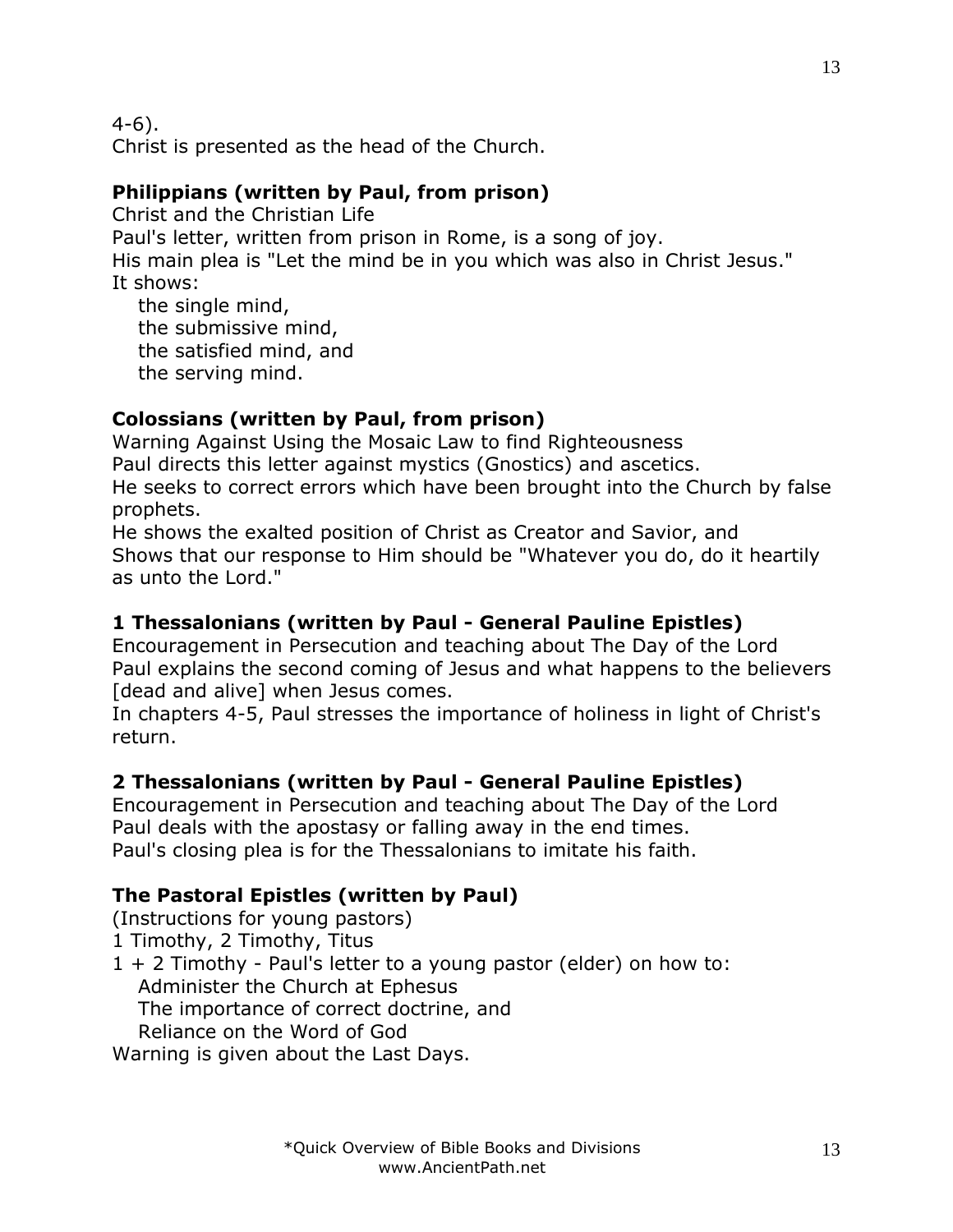### **1 Timothy (written by Paul, Pastoral)**

The Behavior of the Body of Christ

#### **2 Timothy (written by Paul, Pastoral)**

The Behavior of the Body Concerning the Future

#### **Titus (written by Paul, Pastoral)**

The Behavior of the Body of Christ Concerning the Holy Spirit Paul's letter to another young pastor-teacher on how to administer the Church in Crete.

#### **Philemon (written by Paul, written from prison - Prison Epistles)**

The Value of the Individual

Paul's letter on behalf of a runaway slave who has accepted Christ as his Savior, and who is returning from Rom to his master, Philemon. Paul plays on the name, Philemon, which in Greek means "Loving."

#### **Hebrews (author uncertain)**

The Superiority of Christ

A letter to Jewish Christians showing the New Covenant superior to the Old Covenant [The Law].

Jesus is shown as better:

Than the angels, because He is the Son of God

Than Moses and the O.T. prophets, because He is the Son of God

 Than the Sacrifices, because He is the Son of God in the flesh The obedience, submission and faithfulness of Jesus as a man is seen very clearly. Since He, Himself: entered flesh, He is the understanding High Priest, who "once for all" offered Himself for our sins, and having thoroughly purged us from our sins, He has sat down on the right hand of His Father in majesty.

The General Epistles

James, 1 Peter, 2 Peter, 1 John, 2 John, 3 John, Jude

James (written by James the Apostle, half brother of Jesus) Practical Christianity

James, the half-brother of Jesus, shows that faith in Christ produces good

works.

This manual on Christian living is believed to be the first N.T. book written.

### **1 Peter (written by the Apostle Peter)**

The Believer and The Grace of God

#### **2 Peter (written by the Apostle Peter)**

Christianity VS Heresy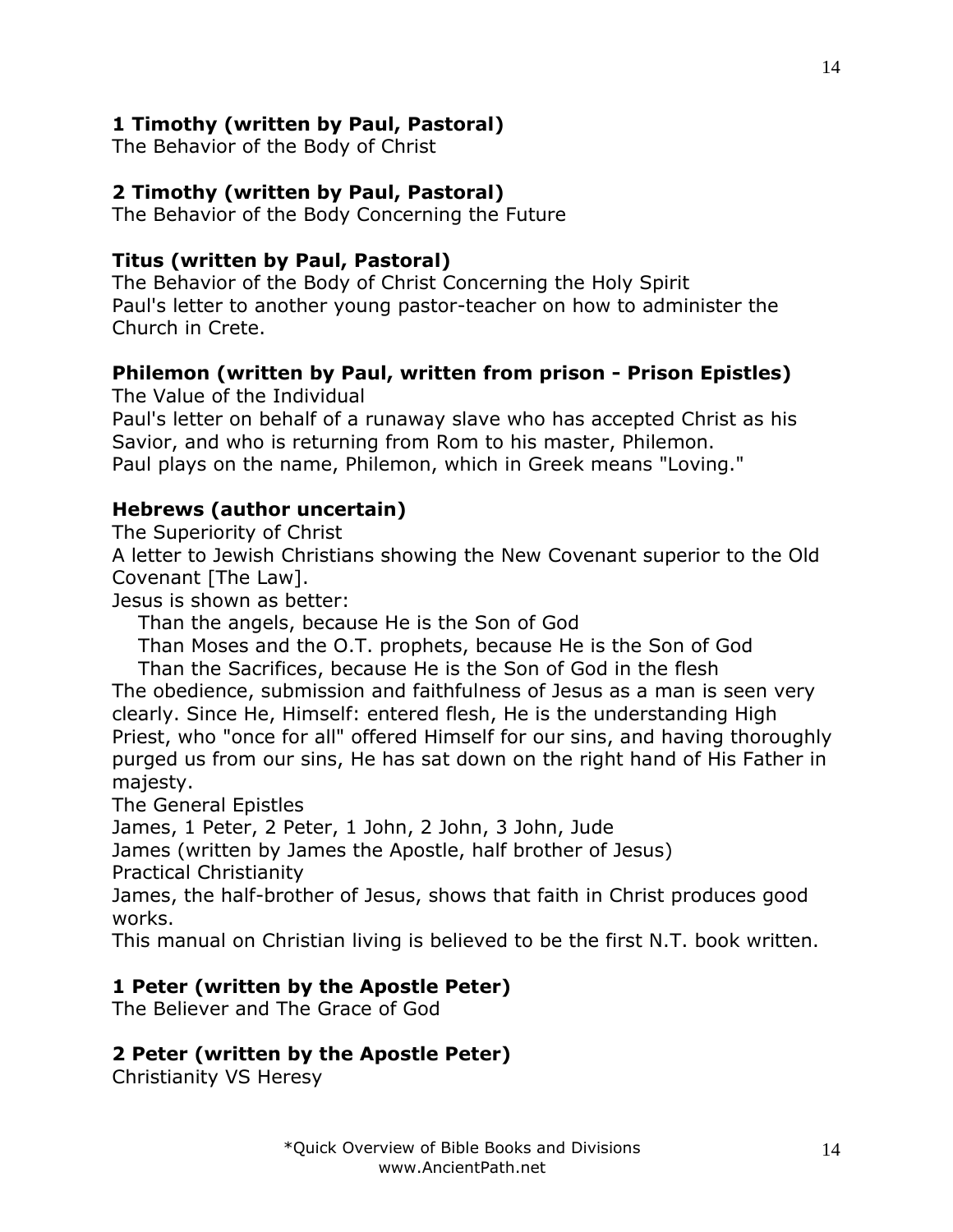In books 1+2, Peter wrote about: Patience in suffering The Christian's blessings in Christ, The cost of salvation, The authority of God's Word, The doom of false teachers, and The Lord's coming in Judgment.

**1 John (written by the Apostle John, the one whom Jesus Loved)** Contrasts in the Life of a Christian

**2 John (written by the Apostle John, the one whom Jesus Loved)** Walking in the Commandments of Christ

### **3 John (written by the Apostle John, the one whom Jesus Loved)**

Traveling Ministers and two contrasting lives

John 1-2-3 were written to combat first-Century Gnosticism.

John's letters deal with knowing God through His incarnate Son and not by mystical Gnosis.

He also writes concerning understanding love, and enjoying Christian fellowship.

Gnostics taught that the body was sinful... the spirit was good... therefore, Jesus could not have had a body of flesh, and that

knowledge of God comes through the mind or spirit, not through eye-witness contact.

### **Jude (written by the half-brother of Jesus and full brother of James)**

The Problem of False Teachers

Jude, another of Jesus' half brothers, wrote this very short letter.

It warns early Christians to contend for the true faith, the faith taught by the Apostles.

He warns of certain doom to false teachers (using good O.T. examples). He exhorts Christians to "build yourselves up in the Most Holy Faith.

#### **The Revelation of Jesus Christ, by the Holy Spirit, to the Apostle John (written by the Apostle John, son of Zebedee)**

The Day of the Lord - The Tribulation, The Millennium, The Eternal State In a category by itself, John writes concerning the Unveiling of Jesus as the Omega.

Only in human history does Jesus become the Alpha and the Omega - the Alpha in Genesis, and the Omega in Revelation.

John writes what God showed him of the consummation of human history.